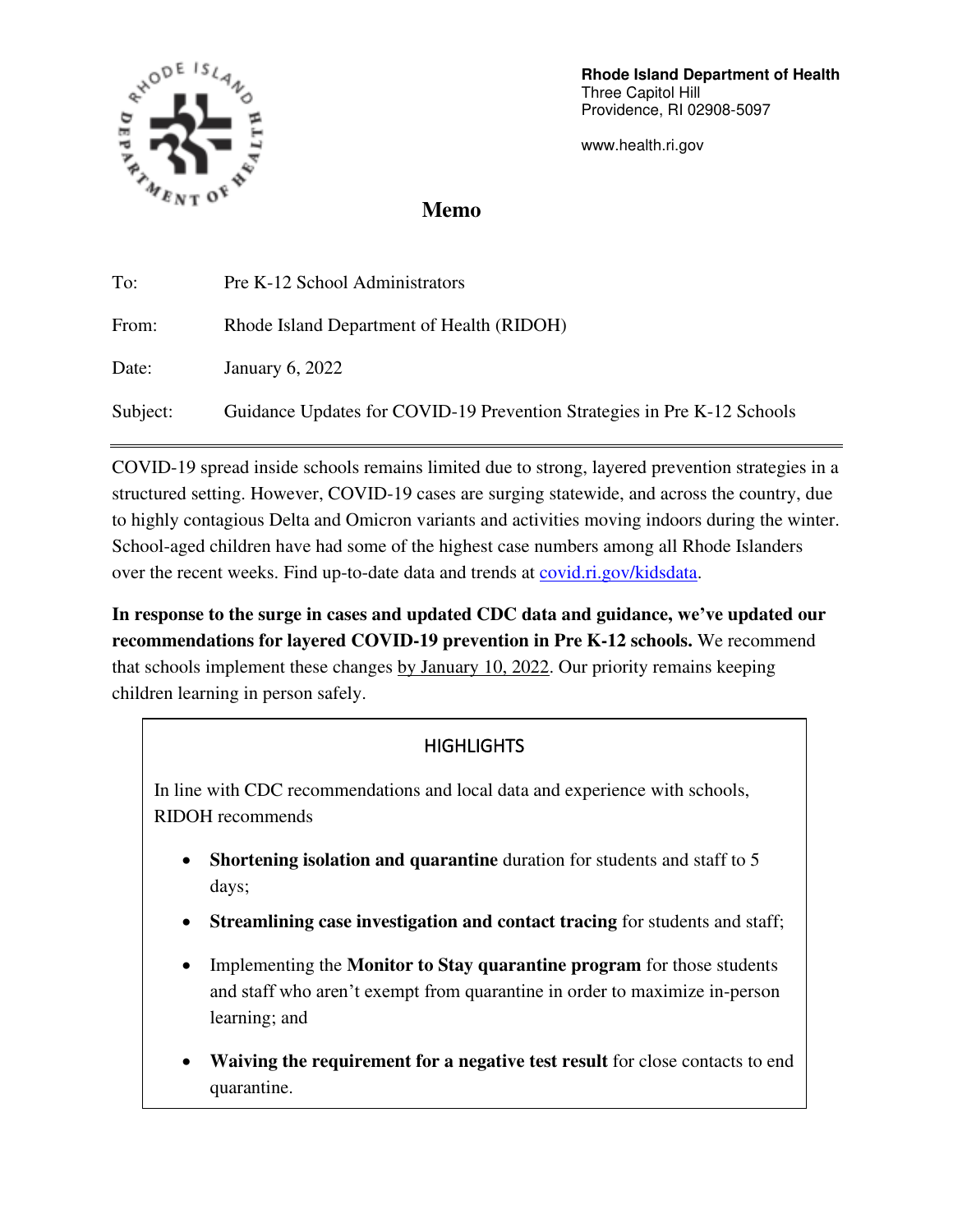## **Updated Guidance Regarding Quarantine and Isolation for Students and Staff in Pre K-12 Schools**

In line with CDC guidance, Rhode Island has updated guidance for the general public regarding isolation, quarantine, masking, and testing. National data has reinforced the importance of masking and getting vaccinated and boosted, particularly to protect against the highly contagious Omicron variant.

Building upon the updated guidance for the general public, local data, and local experience with COVID-19 mitigation in schools, we recommend that

- **Students and staff who either have, or develop, symptoms should isolate at home, contact a healthcare provider, and get tested.**
- **Anyone who tests positive for COVID-19**, regardless of their vaccination status, should stay home and isolate for at least 5 days. Then they may
	- o Return to school on day 6, if they don't have symptoms or their symptoms are improving, and they've been fever-free for 24 hours (without the use of feverreducing medication). They should wear a well-fitting mask for an additional 5 days at school, at home, and with others; or
	- o Isolate at home until their symptoms are improving and they've been fever-free for 24 hours (without the use of fever-reducing medication). They should wear a well-fitting mask at school and at home for the remainder of the 10-day period from symptom onset or specimen collection date if they are asymptomatic.
- **Case investigation and contact tracing efforts are streamlined** to focus on collecting the minimum information required to quickly notify close contacts and respond accordingly.
	- o RIDOH will focus on shortened case interviews and identifying household contacts.
	- o Schools should focus on identifying and notifying close contacts who were exposed at school.
		- **•** The simplest method of communication that works for each school community should be used to notify close contacts and start the Monitor to Stay quarantine program.
		- Close contact lists will not be provided to RIDOH.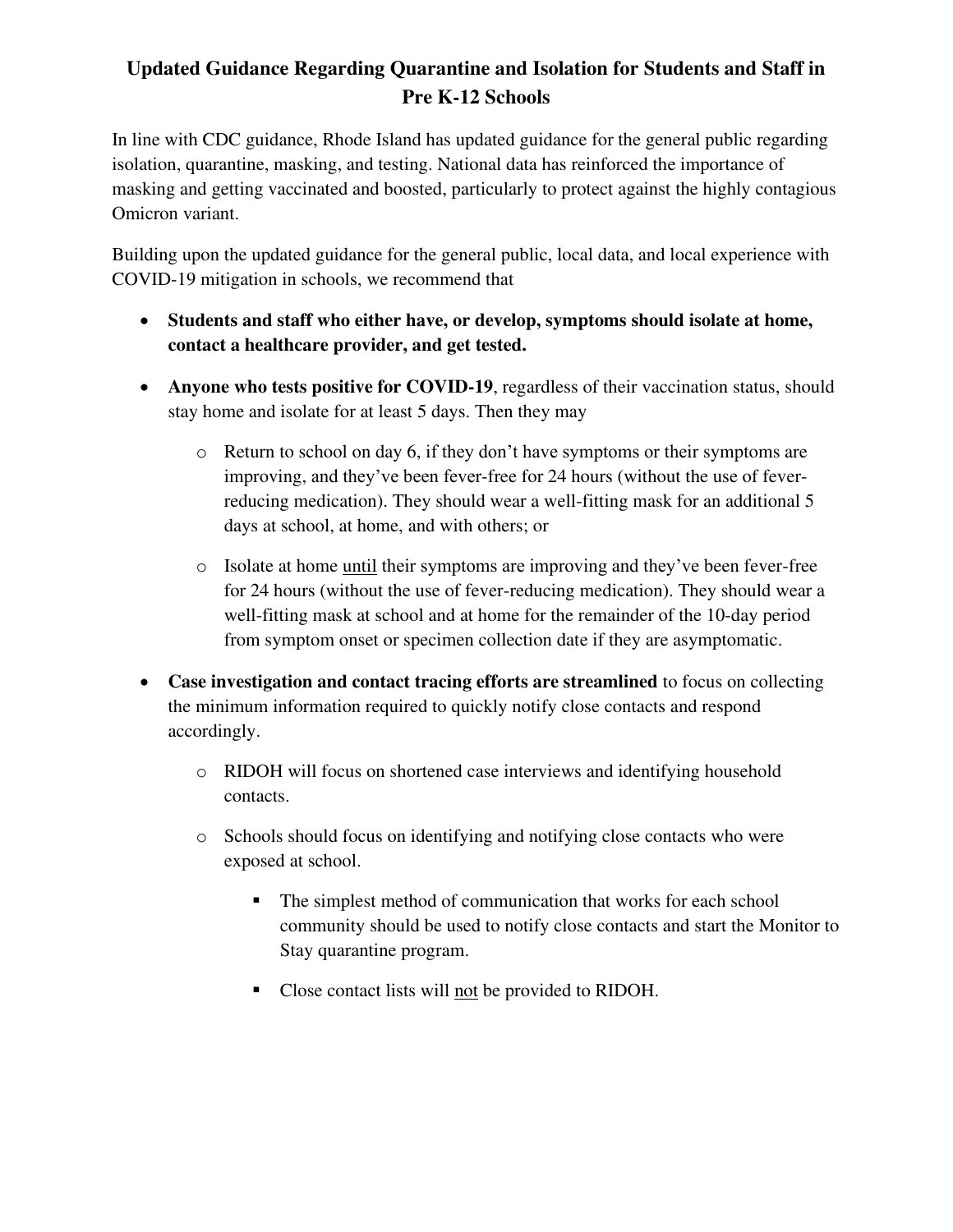- **Staff and students age 18 and older who are identified as close contacts are exempt from quarantine and should wear a well-fitting mask around others for 10 days**, if they don't have symptoms and have
	- o Received a vaccine booster dose;
	- o Completed the two-dose primary series of Pfizer within the last 5 months;
	- o Completed the two-dose primary series of Moderna within the last 6 months; or
	- o Completed the one-dose primary series of J&J vaccine in the last 2 months.

\* If they develop symptoms, they should isolate at home and get tested.

- **Students age 5-17 who are identified as close contacts are exempt from quarantine and should wear a well-fitting mask around others for 10 days**, if they have don't have symptoms and have
	- o Completed the two-dose primary series of Pfizer or Moderna more than 14 days prior the exposure date.

\* If they develop symptoms, they should isolate at home and get tested.

- **Students and staff without symptoms, who are identified as close contacts, and aren't exempt from quarantine are encouraged to follow the Monitor to Stay quarantine protocol,** which allows students and staff to attend school in person and participate in school-related extracurricular activities during their quarantine period**.**  Household close contacts are not eligible. In this case, they should
	- o Conduct symptom screening and attest that they don't have symptoms for 5 days;
	- o Wear a well-fitting mask for an additional 5 days; and
	- o Follow quarantine guidance when outside school, as well as updated CDC guidance about masking.
- Athletic programs should continue current testing programs for sports.
- **Students and staff identified as close contacts are exempt from quarantine** if they don't have symptoms and one of the following exemptions applies:
	- o The person previously had COVID-19 no more than 90 days prior to the last date of close contact exposure; or
	- o The person meets all of the **Pre K-12 close contact exception** criteria:
		- The close contact and infected person are both pre K-12 students;